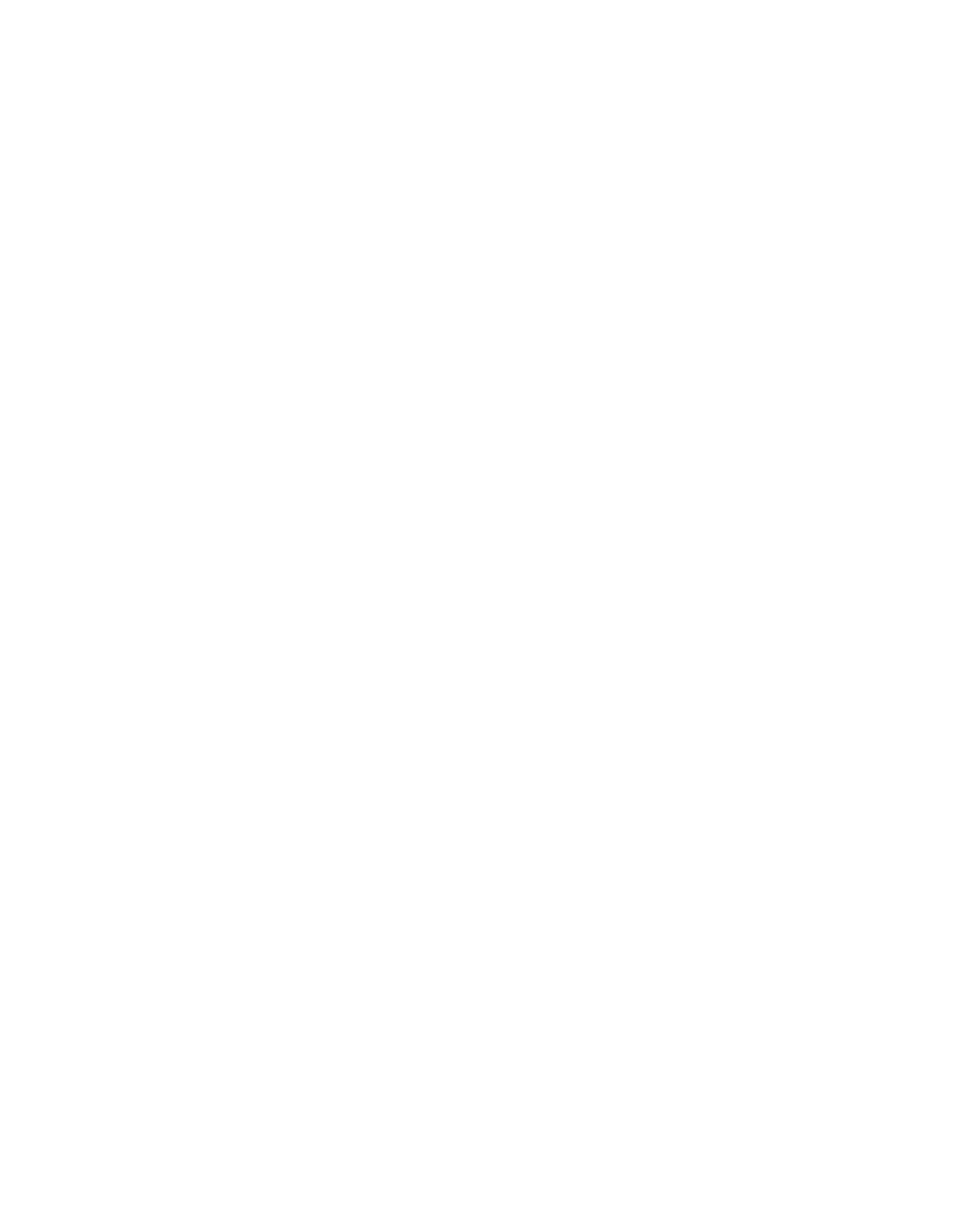### **Table of Contents**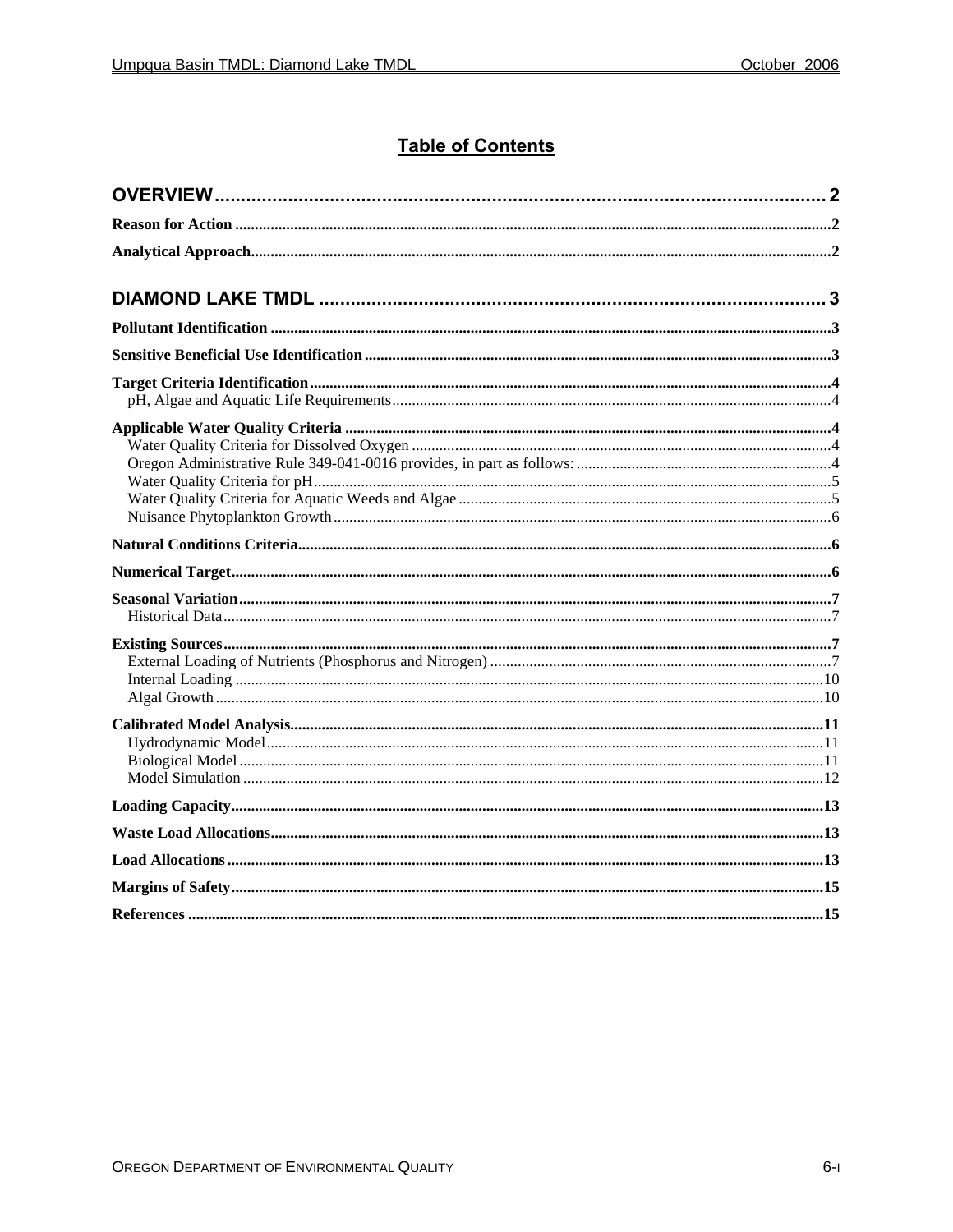| <b>Diamond Lake pH TMDL Components</b><br>Table 6.1                                                                                                                           |                                                                                                                                                                                                                                                                                                                                                                                                                                                                                                                                                         |  |  |  |  |  |  |
|-------------------------------------------------------------------------------------------------------------------------------------------------------------------------------|---------------------------------------------------------------------------------------------------------------------------------------------------------------------------------------------------------------------------------------------------------------------------------------------------------------------------------------------------------------------------------------------------------------------------------------------------------------------------------------------------------------------------------------------------------|--|--|--|--|--|--|
| Waterbodies<br>OAR 340-042-0040(4)(a)                                                                                                                                         | Diamond Lake, HUC (Hydrologic Unit Code) 1710030101, within the 4 <sup>th</sup> field HUC<br>17100301 (North Umpqua Subbasin).                                                                                                                                                                                                                                                                                                                                                                                                                          |  |  |  |  |  |  |
| <b>Pollutant Identification</b><br>OAR 340-042-0040(4)(b)                                                                                                                     | Excess nutrients from internal recycling and excessive algal growth                                                                                                                                                                                                                                                                                                                                                                                                                                                                                     |  |  |  |  |  |  |
| <b>Target Criteria Identification</b><br>(Applicable Water Quality<br>Standards)<br>OAR 340-042-0040(4)(c)<br>OAR 340-041-0016<br>OAR 340-041-0009(1)(a)(B)<br>CWA §303(d)(1) | pH: OAR 340-041-0326(1) The target is the applicable pH criterion of 8.5<br>Standard Units (S.U.).                                                                                                                                                                                                                                                                                                                                                                                                                                                      |  |  |  |  |  |  |
| <b>Existing Sources</b><br>OAR 340-042-0040(4)(f)<br>CWA §303(d)(1)                                                                                                           | Tui chub have eliminated most of the larger, herbivorous zooplankton, resulting in<br>a zooplankton population that is comprised of over 90 percent rotifers. These<br>organisms have a short life-span and have poor grazing efficiency resulting in<br>excessive phytoplankton growth.<br>Internal load of nutrients and acceleration of nutrient cycling associated with loss<br>of larger herbivorous zooplankton, loss of larger zoobenthos, persistent anoxia in<br>the hypolimnion, excretion from fish, and nitrogen fixation by cyanobacteria. |  |  |  |  |  |  |
| <b>Seasonal Variation</b><br>OAR 340-042-0040(4)(j)<br>CWA §303(d)(1)                                                                                                         | pH: Critical pH and aquatic weeds in Diamond Lake have occurred during the<br>summer months. This is also the critical period for Lake Creek.<br>Dissolved Oxygen: Critical dissolved oxygen levels in Diamond Lake have<br>occurred during the summer months.                                                                                                                                                                                                                                                                                          |  |  |  |  |  |  |
| <b>Total Maximum Daily Load</b><br>CWA §303(d)(1)                                                                                                                             | An incremental TMDL based on fish biomass in which the tui chub is eliminated<br>and a conservative trout-stocking program is implemented.                                                                                                                                                                                                                                                                                                                                                                                                              |  |  |  |  |  |  |
| <b>Allocations</b><br>40 CFR 130.2(f)<br>40 CFR 130.2(g)<br>40 CFR 130.2(h)                                                                                                   | Removal of a high percentage (~90 to 100 percent) of the tui chub from Diamond<br>Lake.                                                                                                                                                                                                                                                                                                                                                                                                                                                                 |  |  |  |  |  |  |
| <b>Margins of Safety</b><br>CWA §303(d)(1)                                                                                                                                    | The margin of safety is implicit in the conservative management of the system and<br>close monitoring of the lake during changes in management.                                                                                                                                                                                                                                                                                                                                                                                                         |  |  |  |  |  |  |
| <b>Water Quality Standard</b><br><b>Attainment Analysis</b><br>CWA §303(d)(1)                                                                                                 | Even under a no-fish scenario, it is likely that water quality standards for pH will<br>be exceeded periodically under favorable weather conditions, however the<br>frequency of exceedence based on past climate history is expected to be less<br>than under any scenario with fish present.                                                                                                                                                                                                                                                          |  |  |  |  |  |  |
| <b>Water Quality Management Plan</b>                                                                                                                                          | The Water Quality Management Plan provides the framework of management<br>strategies to attain and maintain water quality standards.                                                                                                                                                                                                                                                                                                                                                                                                                    |  |  |  |  |  |  |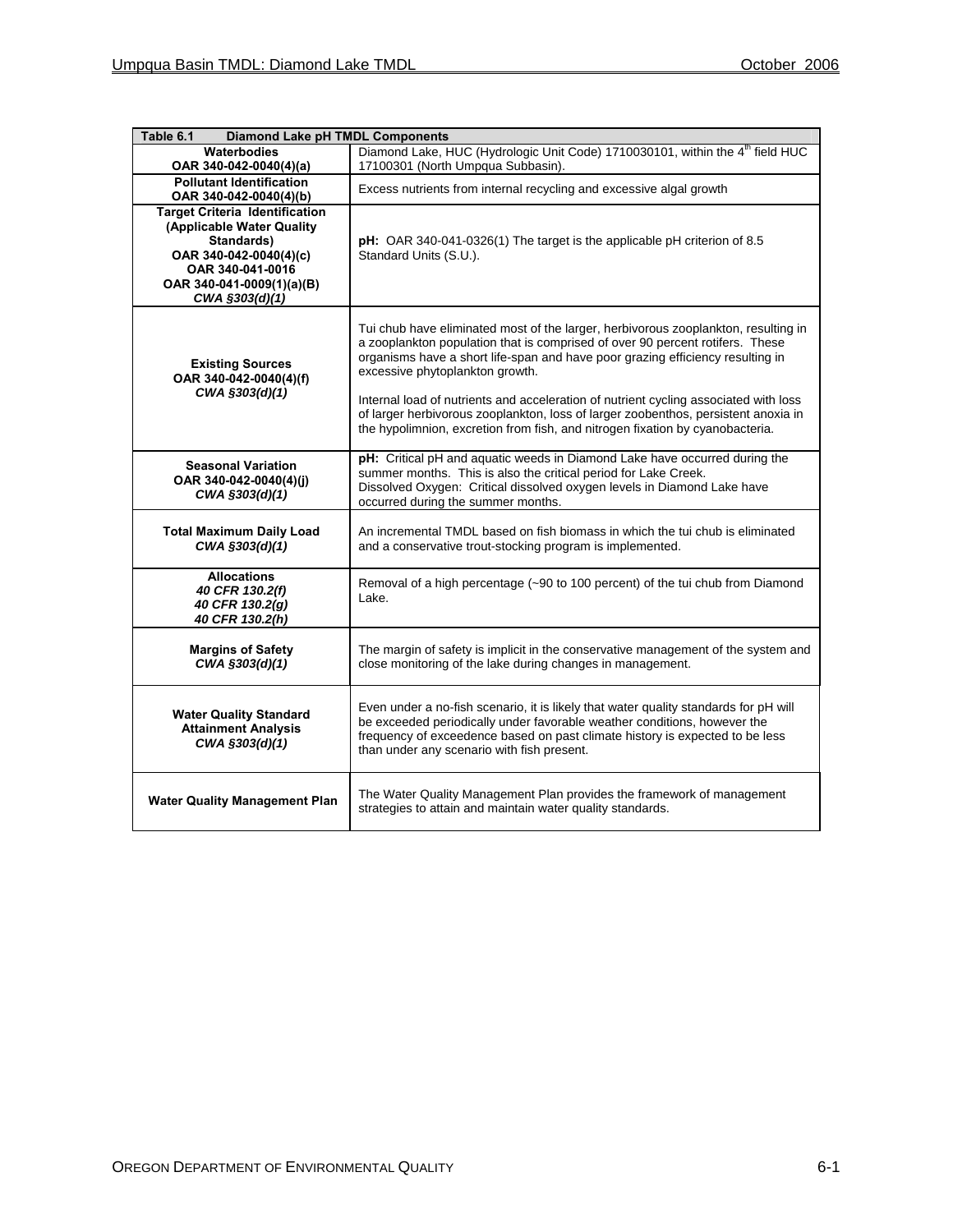# *OVERVIEW*

## **Reason for Action**

Section 303(d) of the Federal Clean Water Act (1972) requires that waterbodies that violate water quality standards, thereby failing to fully protect beneficial uses, be identified and placed on the state's 303(d) list. Diamond Lake has been identified as impaired and was placed on DEQ's 1998 303(d) list for pH and aquatic weeds/algae. Diamond Lake is currently listed on the 2004-06 303(d) list for these same parameters, as well as dissolved oxygen. This TMDL will address these three listings. This TMDL will also address the pH listing on Lake Creek, which is the outlet from Diamond Lake and carries water from Diamond Lake to Lemolo Reservoir. It is anticipated that when the restoration of Diamond Lake is complete and pH, dissolved oxygen and aquatic weeds/algae meet water quality standards, that Lake Creek as well will meet water quality standards for pH.

Diamond Lake, Oregon is a 1,226 hectare lake in the central Cascades located at an elevation of 5,184 ft (1,580 m). Since 2001 the lake has been experiencing large blooms of the cyanobacteria, Anabaena flos-aquae. In addition, the cyanobacteria have been producing a toxin, anatoxin-a, at levels considered potentially injurious to humans. In 2002, the ODEQ issued a contract to JC Headwaters, Inc. (JCH) to analyze the existing conditions and develop a TMDL for Diamond Lake. Chapter four of the appendix has the complete text of the analytical approach and analysis performed by JC Headwaters for the development of the TMDL. The hydrologic budget and hydrodynamic modeling using CE-QUAL-W2 showed that inputs of nitrogen (N) and phosphorus (P) to Diamond Lake are largely natural. This is in agreement with a previous study of Diamond Lake from 1972-1977 by EPA. However, the changes to the fishery, particularly the recent expansion of tui chub population, have had profound changes on the biology of the lake that have had major consequences on nutrient cycling within the lake. Thus, this TMDL will largely focus on the biology (the fishery) of the lake.

## **Analytical Approach**

Most TMDL analyses for eutrophication-related water quality problems in the United States have focused on total phosphorus (TP) and approaches for limiting TP export to the receiving water. This reflects the fact that the majority of lakes in the United States are P-limited. However, in the Cascades, the groundwater and surface waters come into extensive contact with the bedrock, which is comprised largely of basalt, andesite, and andesitic basalt. These rocks have an abundance of phosphorus, and the weathering reactions yield waters that are naturally high in phosphorus. In contrast to many waters in the United States where P-limitations permit the use of P-based models, many Cascade lakes require an analysis of both P and N to understand the eutrophication process.

A STELLA® model of linked differential equations was developed to represent the major biological components of Diamond Lake, their interactions, and the nutrient fluxes associated with the biological responses to the fisheries. The model results indicate that the current conditions in the lake can be explained by the changes in the fisheries. Diamond Lake was naturally fishless. In the early  $20<sup>th</sup>$  century the Oregon Department of Fish and Game began stocking the lake with trout. Tui chub were inadvertently introduced to the lake, probably as live bait for trout fishing. The tui chub have eliminated most of the larger herbivorous zooplankton, resulting in a zooplankton population that is comprised of over 90 percent rotifers. These organisms have a short life-span and have poor grazing efficiency on the phytoplankton. The reduction in grazing pressure reduces the constraints on the phytoplankton. The proliferation of the chub has also eliminated most of the larger zoobenthos such as the amphipods, resulting in a population that is comprised largely of dipterans (Chironomidae) and tubifex worms (Tubificidae). Again, the smaller zoobenthos have shorter life-spans than the pre-fish community and would be expected to increase the rate of cycling nutrients from the sediments.

The modeling scenarios indicate that it is necessary to remove the vast majority of tui chub from Diamond Lake to meet water quality standards. Partial removal of the chub results in compensatory growth of the remaining individuals and the high fecundity of the species in this environment results in rapid recovery to levels of maximum biomass supported by the lake. The evidence also indicates that the lake will not meet water quality standards at trout stocking densities employed since 1962. The model was used to estimate trout stocking densities that yielded water quality conditions similar to those experienced prior to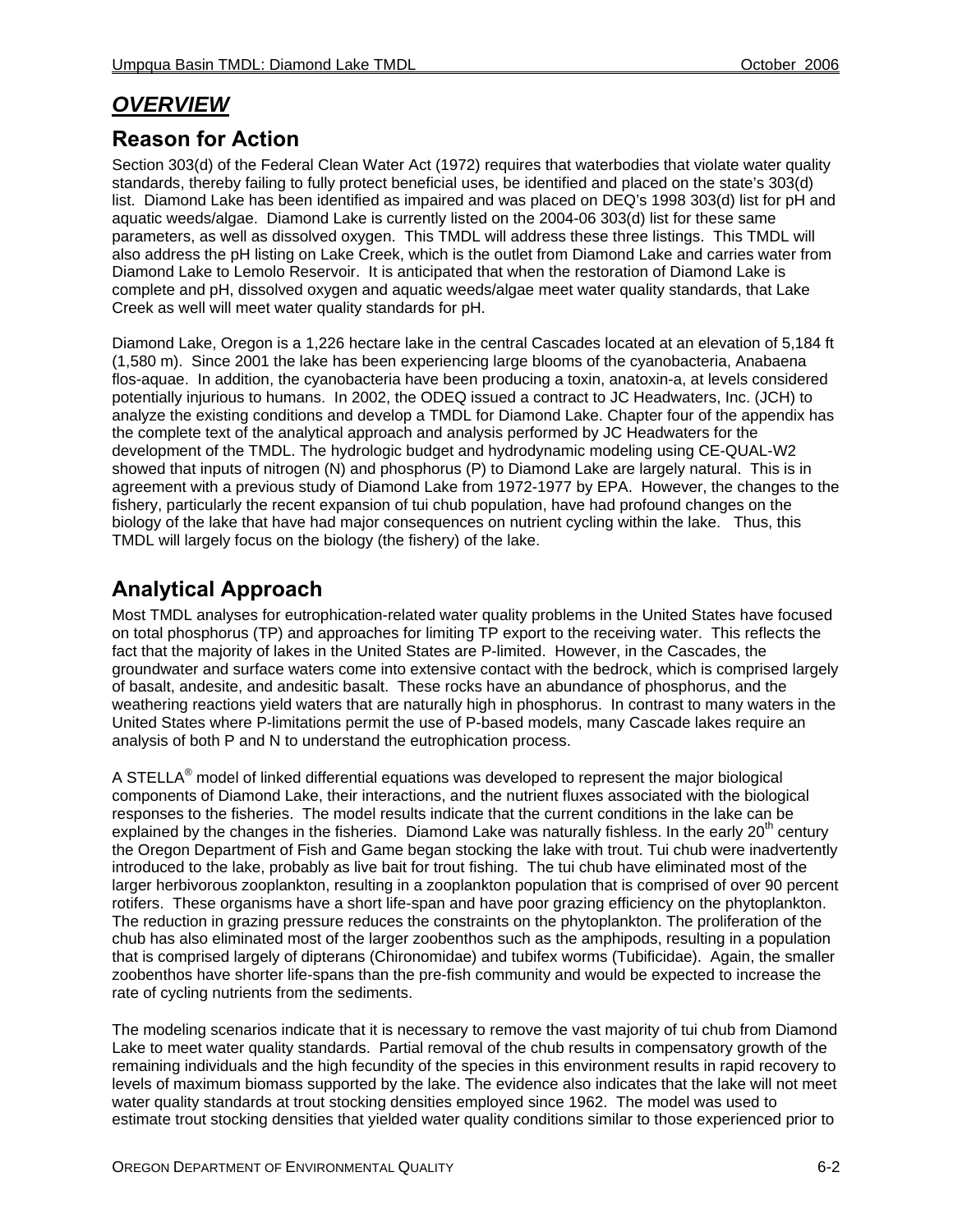stocking. Modeling and analysis (see Appendix 1) indicate that the natural nutrient loadings would lead to algal growths during certain climatic conditions and that these growths may result in the numeric pH criteria being exceeded. These exceedences would be experienced during climatic conditions consisting of above-average temperature and below-average wind velocities that persist for extended periods. Since natural conditions exceed the numeric criteria, the TMDL targets attainment of water quality conditions similar to that experienced under natural conditions.

## *DIAMOND LAKE TMDL*

### **Pollutant Identification**

The lake routinely exceeds pH values of 8.5 and experiences nuisance growths of cyanobacteria, primarily Anabaena flos-aquae the summer months (Eilers 2003b). Since 2001 the lake has been experiencing large blooms of the cyanobacteria, Anabaena flos-aquae. In addition, the cyanobacteria have been producing a toxin, anatoxin-a, at levels considered potentially injurious to humans. In 2002, the ODEQ issued a contract to JC Headwaters, Inc. (JCH) to analyze the existing conditions and develop a TMDL (Total Maximum Daily Load) for Diamond Lake. The hydrologic budget and hydrodynamic modeling using CE-QUAL-W2 showed that inputs of nitrogen (N) and phosphorus (P) to Diamond Lake are largely natural. This is in agreement with a previous study of Diamond Lake from 1972-1977 by EPA. However, the changes to the fishery, particularly the recent expansion of tui chub population, have had profound changes on the biology of the lake that have had major consequences on nutrient cycling within the lake.

Based on this analysis, it has been determined that both nitrogen and phosphorus are pollutants of concern. However, since it is the internal lake processes which have the greatest effect on conditions which lead to algae blooms, high pH values and reduced dissolved oxygen levels, the sources which will be addressed will include internal and external loading and alterations which have been caused by a modified fish population.

## **Sensitive Beneficial Use Identification**

The primary benefit to achieving the water quality standards for dissolved oxygen, pH and aquatic weeds is to support a healthy and balanced distribution of resident fish and aquatic life and to protect salmonid spawning and rearing.

Oregon Administrative Rules specify the beneficial uses to be protected in the Umpqua Basin. OAR 340- 041-0320 provides that water quality in the Umpqua Basin must be managed to protect the beneficial uses shown in Table 320(A). The uses which are designated for protection in Diamond Lake are shown in Table 6.2 below, which highlights those that are related to dissolved oxygen, pH and aquatic weeds.

| Table 6.2<br>Beneficial uses designated in Diamond Lake             |   |                                                      |  |  |  |  |  |  |
|---------------------------------------------------------------------|---|------------------------------------------------------|--|--|--|--|--|--|
| (From OAR 340-041-0320, Table 320A)                                 |   |                                                      |  |  |  |  |  |  |
| Beneficial uses related to pH are marked in gray                    |   |                                                      |  |  |  |  |  |  |
| <b>Beneficial Use</b><br><b>Designated</b><br><b>Beneficial Use</b> |   |                                                      |  |  |  |  |  |  |
| <b>Public Domestic Water Supply</b>                                 |   | <b>Salmonid Fish Spawning</b>                        |  |  |  |  |  |  |
| <b>Private Domestic Water Supply</b>                                |   | <b>Salmonid Fish Rearing</b>                         |  |  |  |  |  |  |
| <b>Industrial Water Supply</b>                                      |   | <b>Resident Fish and Aquatic Life</b>                |  |  |  |  |  |  |
| Irrigation                                                          |   | Anadromous Fish Passage                              |  |  |  |  |  |  |
| <b>Livestock Watering</b>                                           |   | <b>Wildlife and Hunting</b>                          |  |  |  |  |  |  |
| <b>Boating</b>                                                      |   | Fishing                                              |  |  |  |  |  |  |
| <b>Hydro Power</b>                                                  |   | <b>Water Contact Recreation</b>                      |  |  |  |  |  |  |
| <b>Aesthetic Quality</b>                                            | ٦ | <b>Commercial Navigation &amp;</b><br>Transportation |  |  |  |  |  |  |

While designated for all the uses noted in Table 6.2, current uses in Diamond Lake do not include domestic or industrial water supply, hydro power, salmonid fish spawning or anadromous fish passage.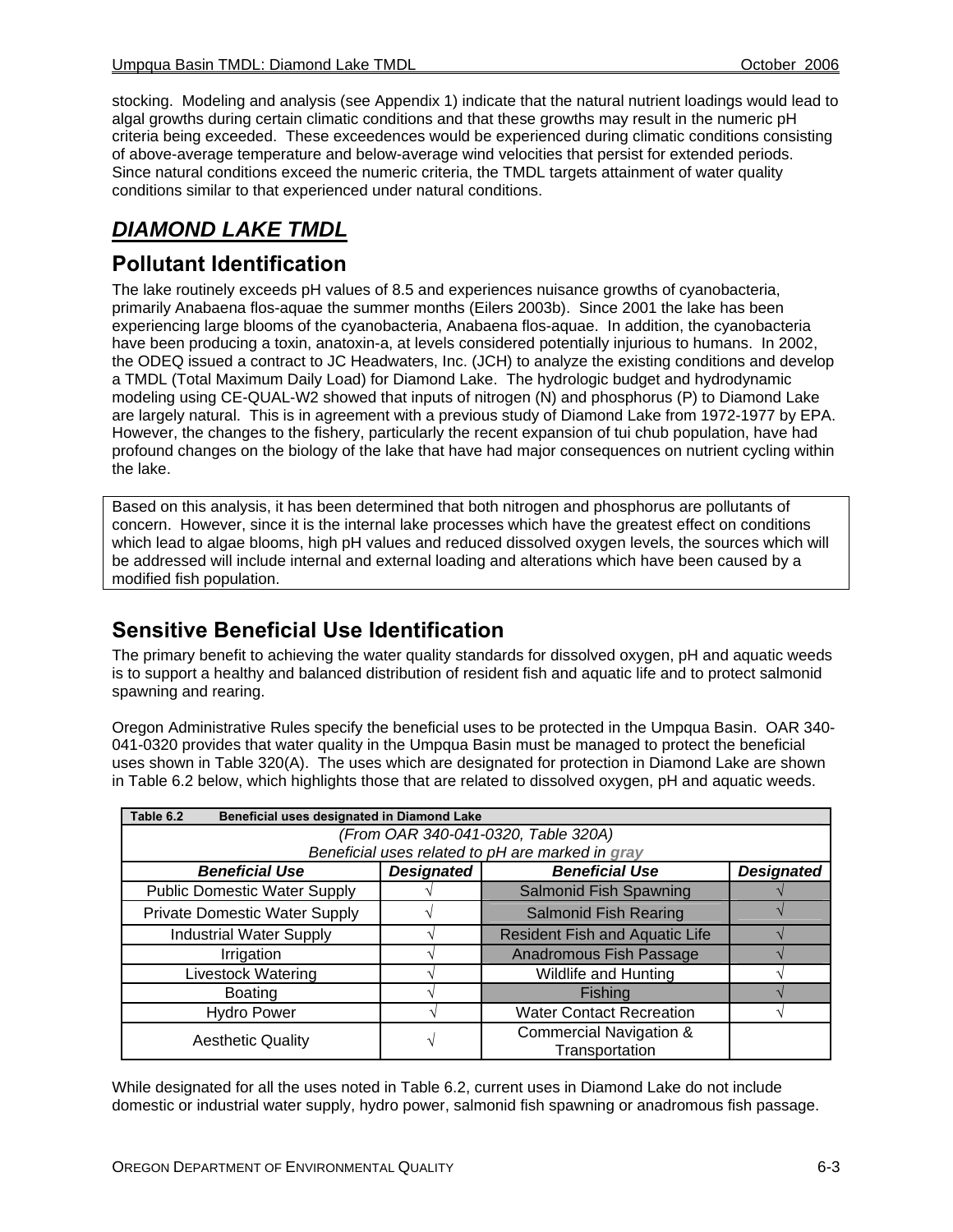For dissolved oxygen, pH and aquatic weeds, resident fish and aquatic life are the most sensitive beneficial uses which occur in Diamond Lake.

The Water Quality Standards rule also designates fish uses to be protected in the Umpqua Basin as shown in Figures 320A and 320B of the rule. Figure 320A is a map of the waters of the Umpqua Basin with designations as to their use by salmonids; it is available on DEQ's web site at http://www.deq.state.or.us/wq/standards/FishUseMapsFinal/FFigure320A\_Umpqua.pdf The waters in and around Diamond Lake are designated as supporting "salmon and trout rearing and migration". This designation includes all salmon species, steelhead, rainbow and cutthroat trout. No salmon or steelhead spawning occurs in Diamond Lake.

### **Target Criteria Identification**

### *pH, Algae and Aquatic Life Requirements*

Algae production is the direct cause of wide pH fluctuations in Diamond Lake. The algae of concern are phytoplankton, algae that are suspended in the water column. As phytoplankton obtain carbon dioxide for cell growth, the bicarbonate present in the water is decreased. Removal of the bicarbonate from the water will generally increase the water's pH. High pH is stressful to fish.

Readings of pH are generally at a daily minimum in the early morning and increase over the course of the day. This daily increase in pH is associated with algal photosynthesis, which is at its maximum during the mid-day light and warmth.

## **Applicable Water Quality Criteria**

Diamond Lake is listed for exceedences of the dissolved oxygen, pH and aquatic weeds/algae criteria. Since this TMDL analysis has found that these criteria are naturally exceeded during certain climatic conditions (i.e., above-average temperatures and below-average wind velocities that persist for extended periods), the natural conditions provision will also be utilized in this TMDL.

### *Water Quality Criteria for Dissolved Oxygen*

*Oregon Administrative Rule 340-041-0016 provides, in part as follows:* 

#### **340-041-0016 Dissolved Oxygen**

. . .

(1) Dissolved oxygen (DO): No wastes may be discharged and no activities must be conducted that either alonge or in combination with other wastes or activities will cause violation of the following standards:

(b) For water bodies identified by the Department as providing cold-water aquatic life, the dissolved oxygen may not be less than 8.0 mg/l as an absolute minimum. Where conditions of barometric pressure, altitude, and temperature preclude attainment of the 8.0 mg/l, dissolved oxygen may not be less than 90 percent of saturation. At the discretion of the Department, when the Department determines that adequate information exists, the dissolved oxygen may not fall below 8.0 mg/l as a 30-day mean minimum, 6.5 mg/l as a seven-day minimum mean, and may not fall below 6.0 mg/l as an absolute minimum . . . .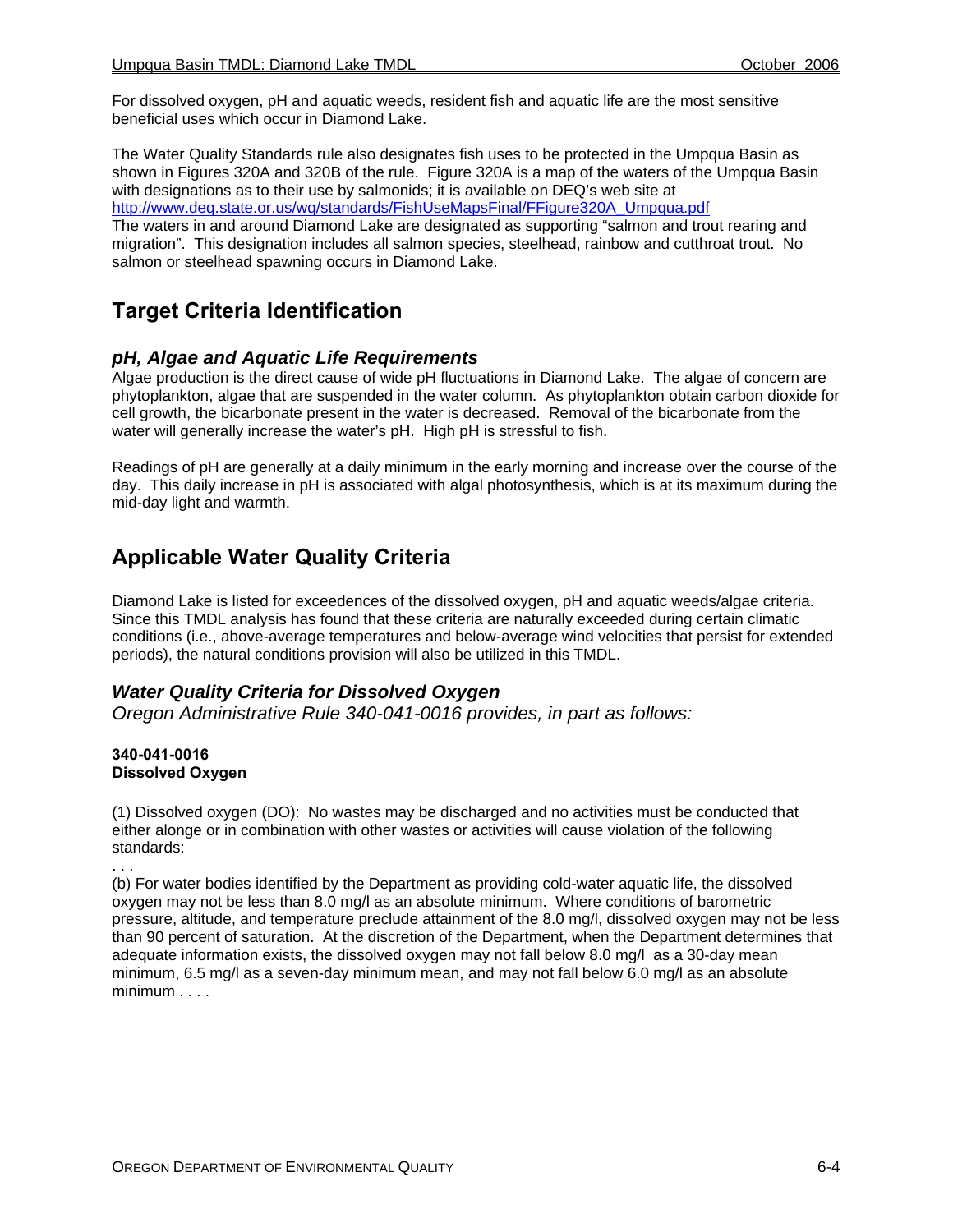### *Water Quality Criteria for pH*

Oregon Administrative Rule **340-041-0326(1)** provides as follows, with the provisions applicable to Diamond Lake and Lake Creek highlighted in bold.

#### **340-041-0326**

#### **Water Quality Standards and Policies for [the Umpqua] Basin:**

(1) pH (hydrogen ion concentration). pH values may not fall outside the following ranges:

(a) Marine waters:  $7.0 - 8.5$ ;

**(b) Estuarine and fresh waters (except Cascade lakes): 6.5 – 8.5;** 

(c) **Cascade lakes above 3,000 feet altitude: pH values may not fall outside the range of 6.0 to 8.5.** 

Since Diamond Lake is a Cascade lake at an altitude of 5,184 feet, the pH criteria requires pH in these waters to be in the range of 6.0 to 8.5. Lake Creek requires pH in the 6.5 – 8.5 range.

#### *Water Quality Criteria for Aquatic Weeds and Algae*

The following is the Oregon standard applicable to aquatic weeds and/or algae (**OAR 340-041-0007**):

(11) The development of fungi or other growths having a deleterious effect on stream bottoms, fish or other aquatic life, or which are injurious to health, recreation, or industry, shall not be allowed.

Additionally, the values set forth in **OAR 340-041-0019** are utilized to identify waterbodies where phytoplankton may impair beneficial uses, thus triggering further studies and, as appropriate, the development of control strategies.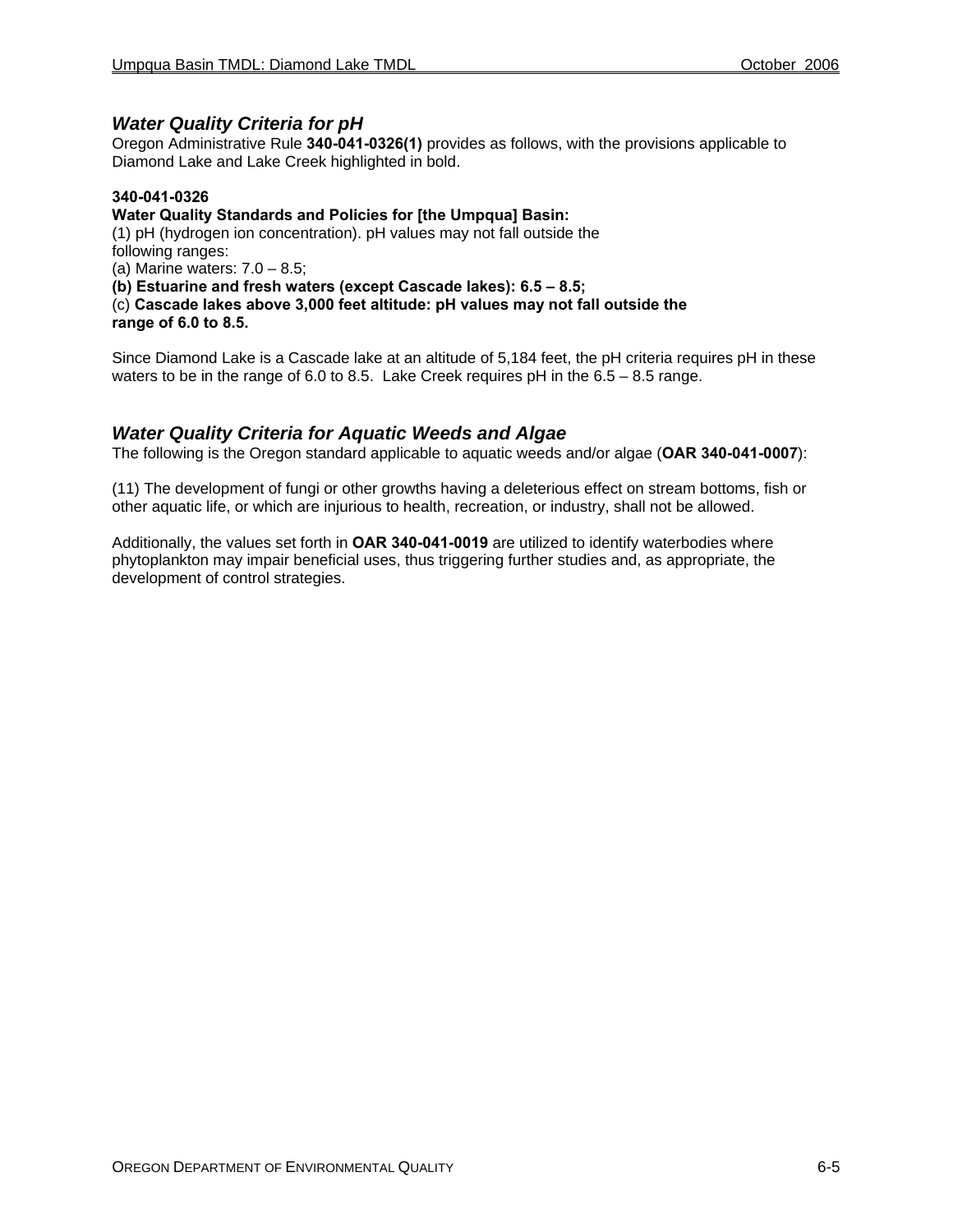#### *Nuisance Phytoplankton Growth*

(1) The following values and implementation program must be applied to lakes, reservoirs, estuaries and streams, except for ponds and reservoirs less than ten acres in surface area, marshes and saline lakes:

(a) The following average Chlorophyll a values must be used to identify water bodies where phytoplankton may impair the recognized beneficial uses:

(A) Natural lakes that thermally stratify: 0.01 mg/1;

(B) Natural lakes that do not thermally stratify, reservoirs, rivers and estuaries: 0.015 mg/1;

(C) Average Chlorophyll a values may be based on the following methodology (or other methods approved by the Department…

Paragraph (2) of this Section of the rule describes the studies and implementation programs which may be initiated by DEQ.

It is important to note that the chlorophyll a values identified in this Section are not criteria which may not be exceeded but rather trigger values which are used to identify waters where phytoplankton may impair beneficial uses. If a waterbody exceeds the chlorophyll a values identified, the rule requires the development of a control strategy. The provision specifically provides that the control strategy may include the modification of the values in Section (1) when natural conditions are responsible for the exceedence.

### **Natural Conditions Criteria**

The following provision applies to instances where the natural condition of a water body is less stringent than the numeric criteria.

#### **OAR 340-041-0007**

Where a less stringent natural condition of a water of the State exceeds the numeric criteria set out in this Division, the natural condition supersedes the numeric criteria and becomes the standard for that water body. However, there are special restrictions, described in OAR 340-041-0004(9)(a)(C)(iii), that may apply to discharges that affect dissolved oxygen. Since there are no discharges which affect dissolved oxygen addressed in this TMDL, these later restrictions are not applicable.

As will be discussed in this TMDL, natural exceedences of the pH and aquatic weed criteria are expected to occur during extended periods of above-average air temperature and below-average wind velocities. During these times, this provision applies.

### **Numerical Target**

Based on the above criteria and the analysis discussed below, a target of 4,000 kg/year of cyanobacteria biomass has been established for this TMDL. This target provides for the attainment of the pH, dissolved oxygen and aquatic weed criteria during times when it would be naturally attained and addresses natural exceedences of the numeric criteria during extended periods of above-average air temperatures and below-average wind velocities.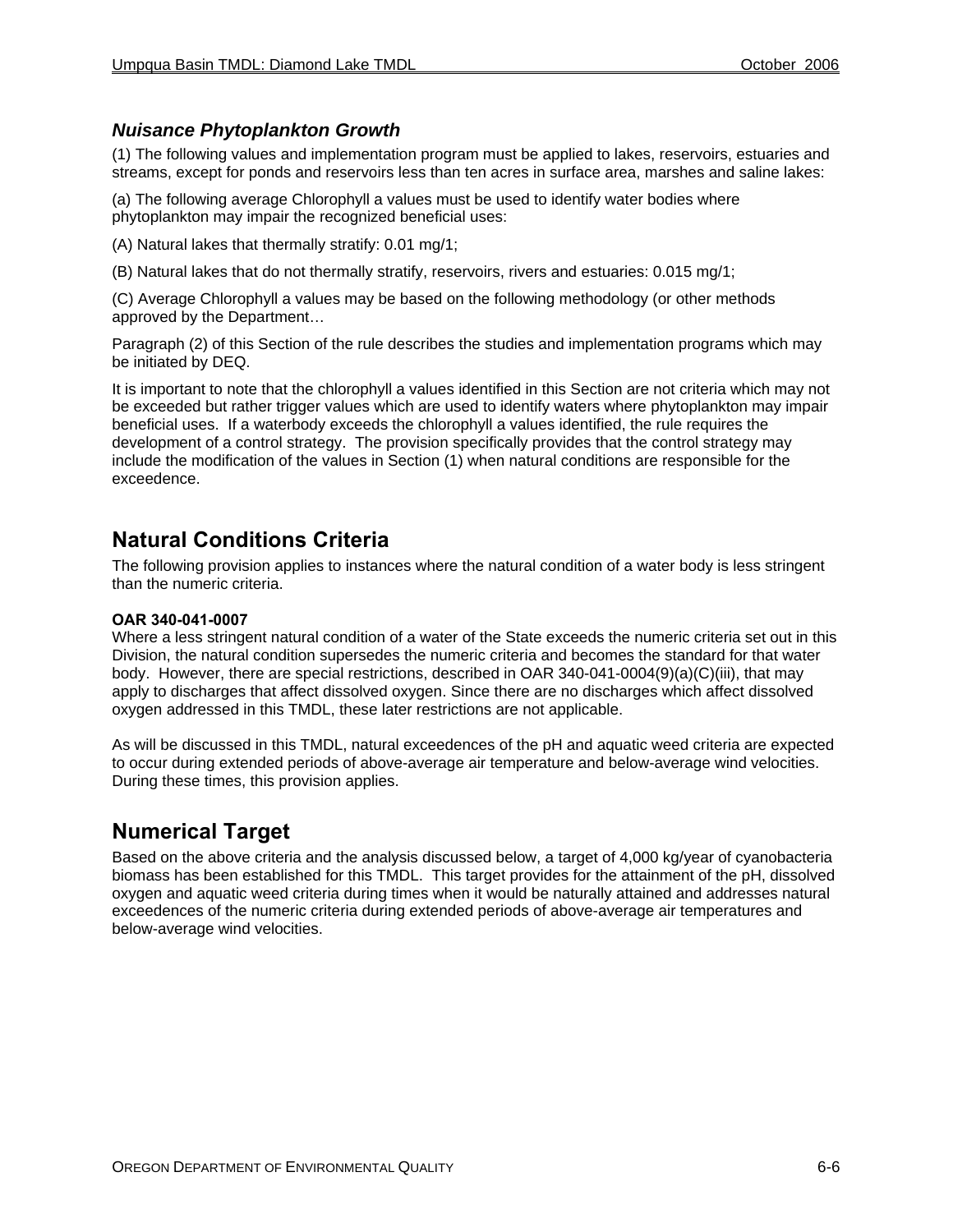## **Seasonal Variation**

The TMDL analysis evaluates lake conditions year round, however the focus is on the summer months when algal growth and cyanobacteria outbreaks occur. This is also true for Lake Creek. Exceedences of the criteria only occur during the summer months. The variation in growth rates during summer and winter months is considered in the TMDL. Thus, the TMDL reflects the variation present between seasons.

### *Historical Data*

Annual water quality monitoring by DEQ and others demonstrates that pH values exceeded 9.0 during the summer season every year from 1992-2002, with a maximum of 9.7 between 1992-2003. Similarly, annual monitoring data from this same period indicate that average chlorophyll a values exceeded 0.01 mg/l every summer. The maximum value recorded between 1992-2003 was 0.064 mg/l (USDA, Final Diamond Lake EIS, 2004).

In the summers of 2001, 2002 and 2003, Diamond Lake experienced severe blooms of cyanobacteria (blue-green algae) Anabaena flos-aquae. This type of algae produces a neurotoxin, that in high concentrations, is harmful to humans and other animals. Another species of blue-green algae, Microcystis aeruginosa, was present in the 2003 bloom. This species produces hepatotoxins which are also a health risk. To protect public health and safety, the Umpqua National Forest, in cooperation with the Douglas County Health Department, closed Diamond Lake to some public uses (wading, swimming, water skiing and boating) during portions of all three summers.

# **Existing Sources**

### *External Loading of Nutrients (Phosphorus and Nitrogen)*

The flux of nutrients into and out of Diamond Lake is a function of the flows and the concentrations measured for each of the sources. The average nutrient concentrations measured for the Diamond Lake system are shown in Table 6.3 and the fluxes calculated from the flows and the concentrations are shown in Table 6.4.

The concentrations for the major sources show that natural sources from stream inputs have very high concentrations of phosphorus and extremely low concentrations of nitrogen. The estimates of nutrient flux derived from the flow and concentration data indicate that Diamond Lake retains about 50 percent of the total phosphorus inputs but exports over six times more nitrogen than it receives from the watershed and precipitation. The lake retains about 99 percent of the nitrate input and presumably assimilates this into the macrophytes and phytoplankton. However, the retention of the nitrate is insufficient to account for the generation of 26 metric tons of nitrogen; the difference is presumably attributed to nitrogen fixation by cyanobacteria.

| Source              | ТP     | PO <sub>4</sub> | <b>TN</b> | Org N    | NO <sub>3</sub> | NH <sub>3</sub> |     |
|---------------------|--------|-----------------|-----------|----------|-----------------|-----------------|-----|
| <b>Inflow</b>       |        |                 |           |          |                 |                 |     |
| <b>Silent Creek</b> | 21.432 | 69              | 58        | 31.8     | 27              | 3.5             | 1.3 |
| <b>Short Creek</b>  | 6.251  | 72              | 57        | 56.3     | 37              | 18.9            | 0.4 |
| Groundwater         | 5.389  | 69              | 58        | 31.8     | 27              | 3.5             | 1.3 |
| Precipitation       | 16.258 | 10              | 5         | 190      | 5               | 160             | 25  |
| <b>Other Tribs</b>  | 1.57   | 69              | 58        | 31.8     | 27              | 3.5             | 1.3 |
| <b>Outflow</b>      |        |                 |           |          |                 |                 |     |
| Lake Creek          | 41.261 | 25              | 3         | 518.4    | 508             | 0.4             | 10  |
| Evaporation         | 6.909  | $\Omega$        | 0         | $\Omega$ | 0               | 0               | 0   |
| Groundwater         | 2.73   | 25              | 3         | 518.4    | 508             | 0.4             | 10  |

| Table 6.3                                             |  |  |  |  | Concentrations of nitrogen and phosphorus inflows and outflows for the Diamond Lake system. |
|-------------------------------------------------------|--|--|--|--|---------------------------------------------------------------------------------------------|
| Concentrations are expressed as micrograms per liter. |  |  |  |  |                                                                                             |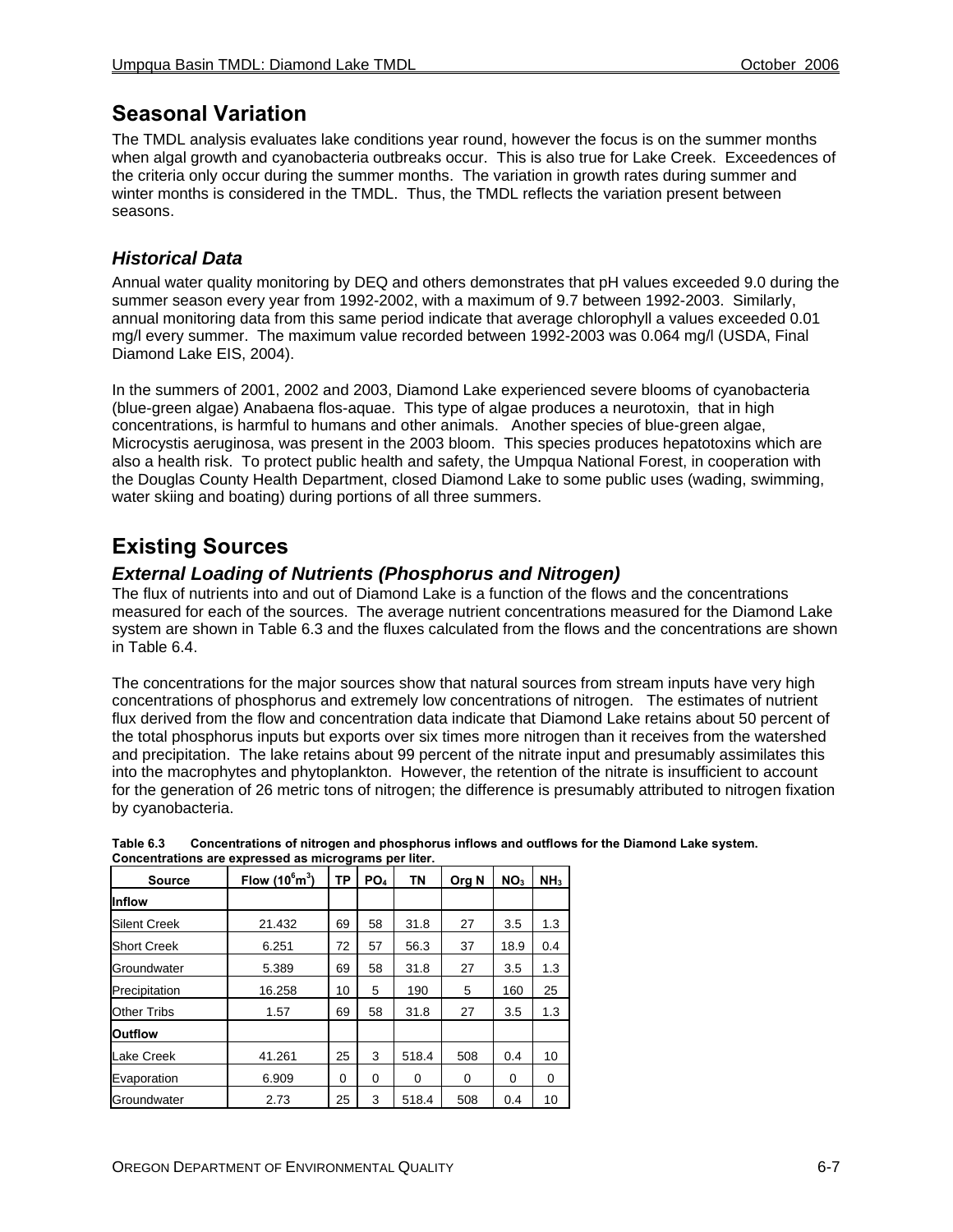| <b>Source</b>       | ТP        | PO <sub>4</sub> | <b>TN</b> | Org N   | NO <sub>3</sub> | NH <sub>3</sub> |
|---------------------|-----------|-----------------|-----------|---------|-----------------|-----------------|
| <b>Inflow</b>       |           |                 |           |         |                 |                 |
| <b>Silent Creek</b> | 1478.8    | 1243.1          | 681.5     | 578.7   | 75.0            | 27.9            |
| <b>Short Creek</b>  | 450.1     | 356.3           | 351.9     | 231.3   | 118.1           | 2.5             |
| Groundwater         | 371.8     | 312.6           | 171.4     | 145.5   | 18.9            | 7.0             |
| Precipitation       | 162.6     | 81.3            | 3089.0    | 81.3    | 2601.3          | 406.5           |
| Other Tribs         | 108.3     | 91.1            | 49.9      | 42.4    | 5.5             | 2.0             |
|                     | 2571.6    | 2084.3          | 4343.8    | 1079.1  | 2818.8          | 445.9           |
| <b>Outflow</b>      |           |                 |           |         |                 |                 |
| Lake Creek          | 1281.5    | 153.8           | 26573.7   | 26040.6 | 20.5            | 512.6           |
| Evaporation         | 0.0       | 0.0             | 0.0       | 0.0     | 0.0             | 0.0             |
| Groundwater         | 68.3      | 8.2             | 1415.2    | 1386.8  | 1.1             | 27.3            |
|                     | 1349.8    | 162.0           | 27988.9   | 27427.4 | 21.6            | 539.9           |
|                     |           |                 |           |         |                 |                 |
| <b>Net</b>          | $-1221.9$ | $-1922.3$       | 23645.1   | 26348.3 | $-2797.2$       | 94.1            |
|                     |           |                 |           |         |                 |                 |
| Net %               | $-47.5$   | $-92.2$         | 544.3     | 2441.6  | $-99.2$         | 21.1            |

**Table 6.4 Table 6.4. Annual fluxes of nutrients entering and leaving Diamond Lake. (Units are in kilograms per year)** 

The loads to Diamond Lake presented in Table 6.4 do not reflect anthropogenic inputs from septic inputs from the Summer Home Tract, artificial bait used for trout fishing, and fish stocking. Estimates from these sources are addressed below. Inputs from waterfowl were not estimated because of the absence of data on waterfowl populations.

An estimate of nutrient contributions from the Summer Home Tract was prepared by J.C. Headwaters. The wide range of the estimate reflects the uncertainty over the proportion of the human wastes which may actually enter the lake. Sources of uncertainty include the range in sophistication of the types of septic treatments present, the direction of groundwater flow and the rate of infiltration. The nutrient flux from septic systems was estimated at 91 to 364 kg/year total nitrogen and 9 to 36 kg/year total phosphorus.

The use of artificial baits also results in an input of nutrients to the lake. Using conservative assumptions and the minimal information available, J.C. Headwaters estimated that 8.5 kg/year total phosphorus and 85 kg/hr total nitrogen was introduced through use of artificial baits.

The third anthropogenic source quantified by J.C. Headwaters was the mass balance associated with the nutrients contained in the fish released into Diamond Lake. Lauer et al. (1979) estimated that the contribution of fish to Diamond Lake averaged about 15 kg P/yr compared to a removal of 550 kg P (as fish) during 1973. Since the trout stocking program has changed radically in recent years in response to proliferation of tui chub, this estimate was updated by J.C Headwaters. The updated estimate for nutrient loading from fish stocking shows the nutrient fluxes associated with the current stocking program has a net input of 18 kg/year of phosphorus and 104 kg/year of nitrogen to the lake.

A comparison of the anthropogenic sources of nitrogen and phosphorus with the natural loads show that approximately 8.6 percent of the total nitrogen load to the lake and 1.9 percent of the total phosphorus load (Figure 6.1, Table 6.5) is derived from anthropogenic sources.

Based on these estimates of anthropogenic loading to Diamond Lake, it appears that the source of the lake's water quality problems are a result of changes in the internal loading of N and P, not external nutrient loading. These are also the sources of the water quality problems in Lake Creek.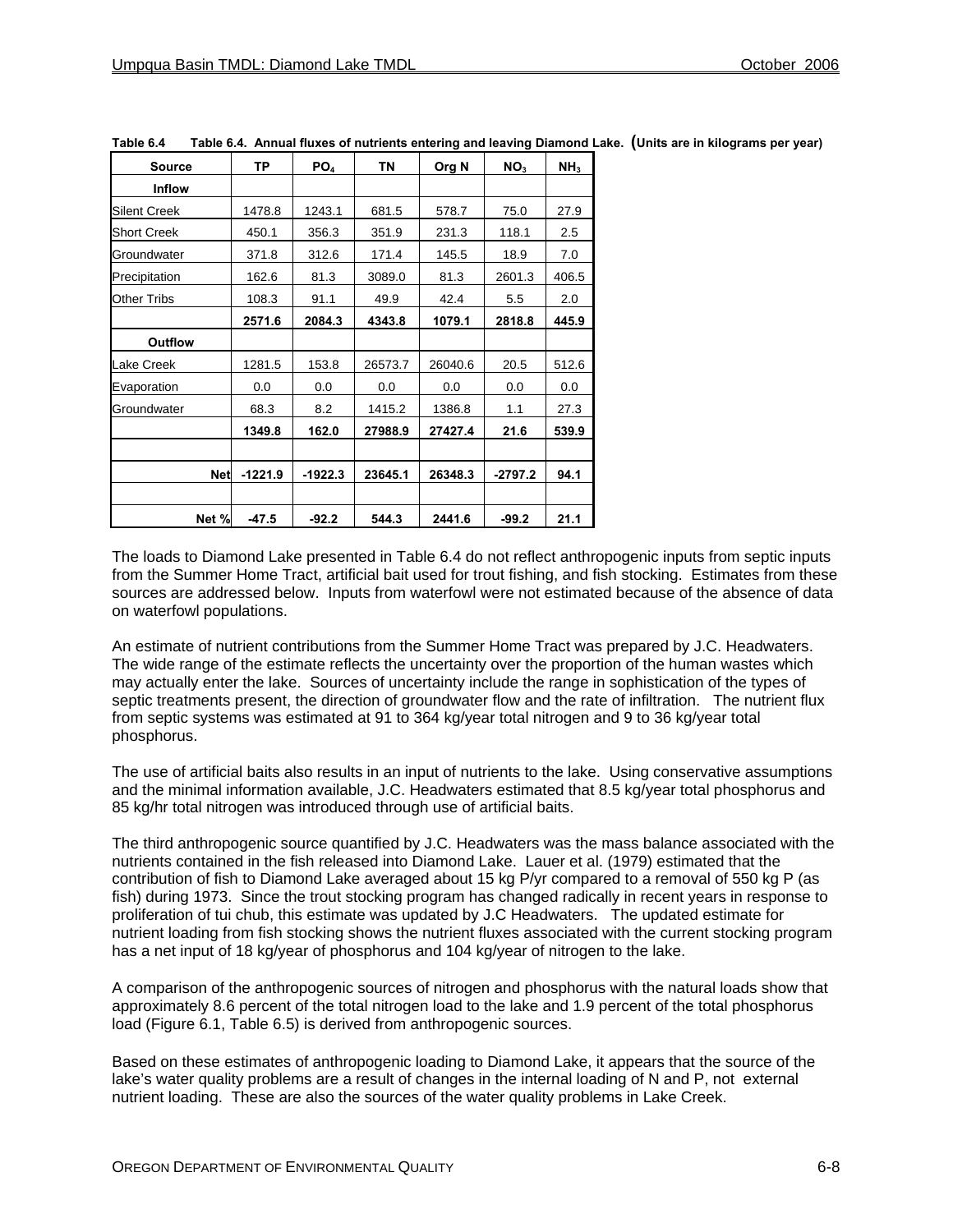

**Figure 6.1 Annual loads of nitrogen and phosphorus to Diamond Lake for 2002-2003.**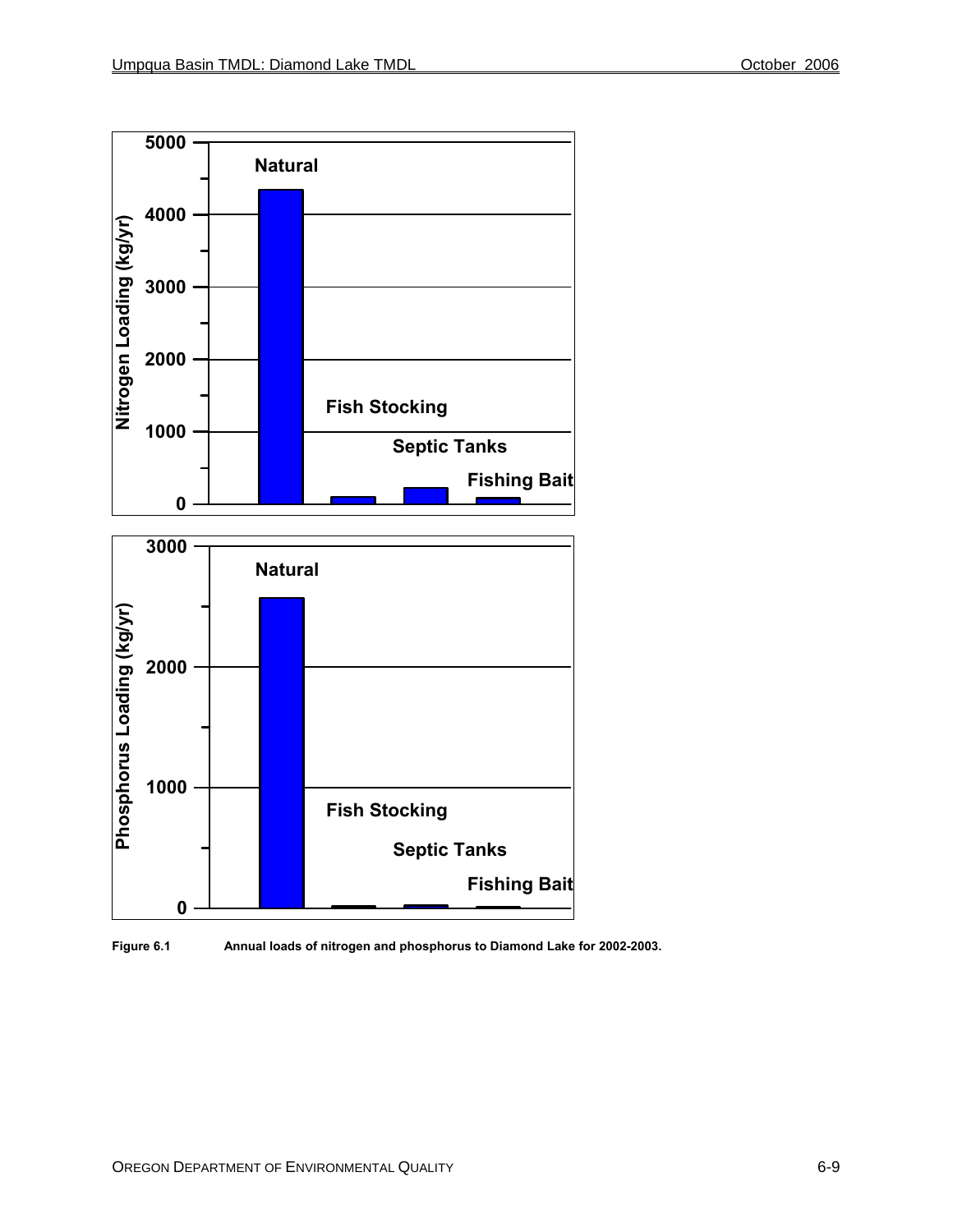| N (kg/Yr) |      | N(% )<br>$P$ (kg/yr) |      |
|-----------|------|----------------------|------|
| 4,344     | 91.4 | 2,572                | 98.1 |
|           |      |                      |      |
| 104       | 2.2  | 18                   | 0.7  |
| 228       | 4.8  | 22.5                 | 0.9  |
| 85        | 1.8  | 8.5                  | 0.3  |
| 417       | 8.6  | 49                   | 1.9  |
|           |      |                      |      |
| 4,751     |      | 2,621                |      |
|           |      |                      |      |

| Table 6.5 |                                                                                          |  |
|-----------|------------------------------------------------------------------------------------------|--|
|           | Comparison of natural and anthropogenic sources of nitrogen and phosphorus annual loads. |  |

#### *Internal Loading*

Internal loading represents nutrients that are recycled within the lake. Cycling of nutrients in a lake can be strongly affected by the biota. By manipulating the composition of top predators (zooplankton and/or benthos), the nutrient cycles are altered, thus affecting the composition of the primary producers. Analysis of internal loading requires studies of lake hydrodynamics, external nutrient fluxes and lake biology and the interactions between each of these within a particular lake. Biological components which need consideration are fisheries, zooplankton, macrophytes and zoobenthos. The interaction of these components was evaluated in the Diamond Lake study. Findings indicate that a significant source leading to excessive algae growths in Diamond Lake is the modification of the biological community, thus modifying internal loading of nutrients.

Internal nutrient loads were estimated via modeling. In 2002, an estimated 3,202 kg of total phosphorus and 24,588 kg of total nitrogen were generated from internal loading. This represents 55% of the total phosphorus loading and 87% of the total nitrogen loading to the lake.

#### *Algal Growth*

The tui chub have eliminated most of the larger, herbivorous zooplankton, resulting in a zooplankton population that is comprised of over 90 percent rotifers. These organisms have a short life-span and have poor grazing efficiency on the phytoplankton. The reduction in grazing pressure reduces the constraints on the phytoplankton. The proliferation of the chub has also eliminated most of the larger zoobenthos such as the amphipods, resulting in a population that is comprised largely of dipterans (Chironomidae) and tubifex worms (Tubificidae). Again, the smaller zoobenthos have shorter life-spans than the pre-fish community and would be expected to increase the rate of cycling nutrients from the sediments.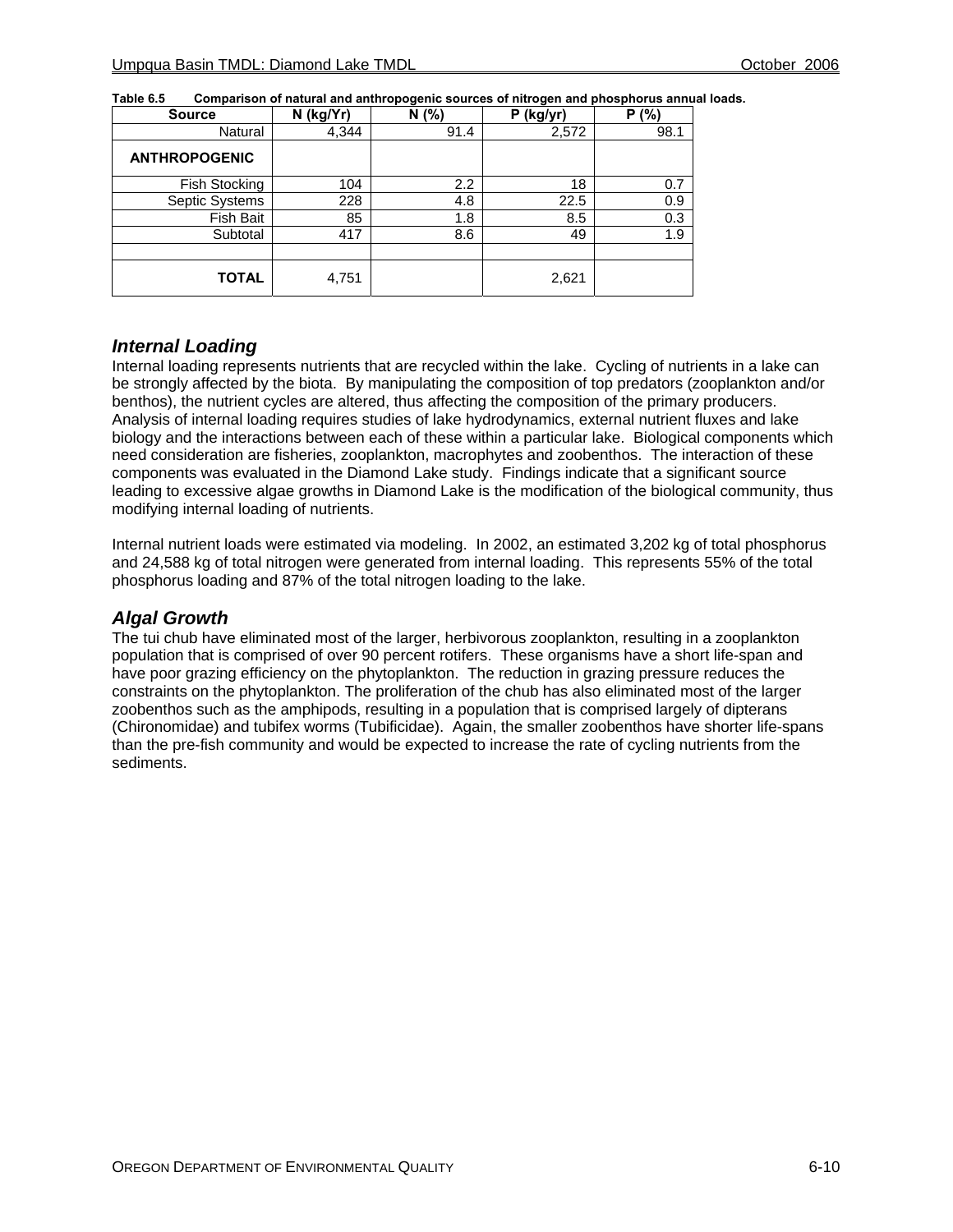## **Calibrated Model Analysis**

### *Hydrodynamic Model*

The CE-QUAL-W2 model (Version 3.1, Cole and Wells [2001]) was selected to simulate daily fluctuations in flows and water temperature during the period from April 22 through September 22, 2001. The lake was partitioned into a series of 21 longitudinal segments 250 m in width and vertical segmentation of 1 m depths using the bathymetry developed by Eilers and Gubala (2003). The temperature data were calibrated to profiles collected on eight days in 2001 resulting in a model that simulated observed temperature values generally within 1°C (Appendix 1). The model was run on a daily time-step. The key coefficients that were adjusted during the calibration process are presented in Table 6.6.

**Table 6.6 Key coefficients that were adjusted during the hydrodynamic model calibration process.** 

| <b>Coefficient</b>                                   | <b>Units</b> | <b>Value</b>  |
|------------------------------------------------------|--------------|---------------|
| <b>Horizontal Eddy Viscosity</b>                     | $m^2/s$      | 1.2           |
| <b>Horizontal Eddy Diffusivity</b>                   | $m^2/s$      | 1.2           |
| Sediment Heat Ex. Coefficient                        | $W/m^2/s$    | 2.00E-08      |
| <b>Sediment Temperature</b>                          | С            | 5             |
| <b>Interfacial Friction</b>                          |              | 0.001         |
| Fraction Solar at Surface To Water                   | $0 - 1$      | 1             |
| Max. Vertical Eddy Viscosity                         | $m^2/s$      | 1.2           |
| <b>Wind Sheltering</b>                               | $0 - 1$      | $0.15 - 0.2$  |
| <b>Water Extinction Coefficient</b>                  | $0 - 1$      | 0.27          |
| Fraction of Solar Radiation Absorbed @ Water Surface | ი - 1        | $0.18 - 0.60$ |

### *Biological Model*

A number of investigators are now recognizing the need for incorporating biological processes in mathematical models for predicting water quality in lakes. Review of data on nutrient fluxes in Diamond Lake indicates that accurate forecasting of water quality conditions in Diamond Lake would require evaluating biological interactions at the species level.

To more accurately assess conditions in Diamond Lake, a custom application using the STELLA<sup>®</sup> framework (Ver. 8.0; High Performance Systems [2003]) was utilized. The model represents nine groups of organisms (trout, chub, rotifers, cladocerans + copepods, chironomids, amphipods, macrophytes, cyanobacteria, diatoms) and simulates both nitrogen and phosphorus transfers among the groups. The model in its present form is a series of linked differential equations to solve for the nutrient fluxes. The chub was represented by a population with a maximum life-span of seven years that was initialized by a "seed" population. The rate of chub increase was affected by the percentage of egg survival and food limitation factors. The food base was represented by phytoplankton (cyanobacteria and diatoms), zooplankton (rotifers and cladocerans/copepods), and benthos (amphipods and chironomids). The trout population was represented by stocked trout that also was connected to benthos and zooplankton for food sources. Trout abundance was determined by stocking rates, fishing pressure, and out-migration. The nutrients (TN & TP) were connected to the fish and food cycles to compute inputs or losses from the water. A sediment compartment is not included in this version of the model as it was not thought to have a significant impact on water quality conditions in the lake. The complete model representation, linkages, and code are shown in Appendix 1.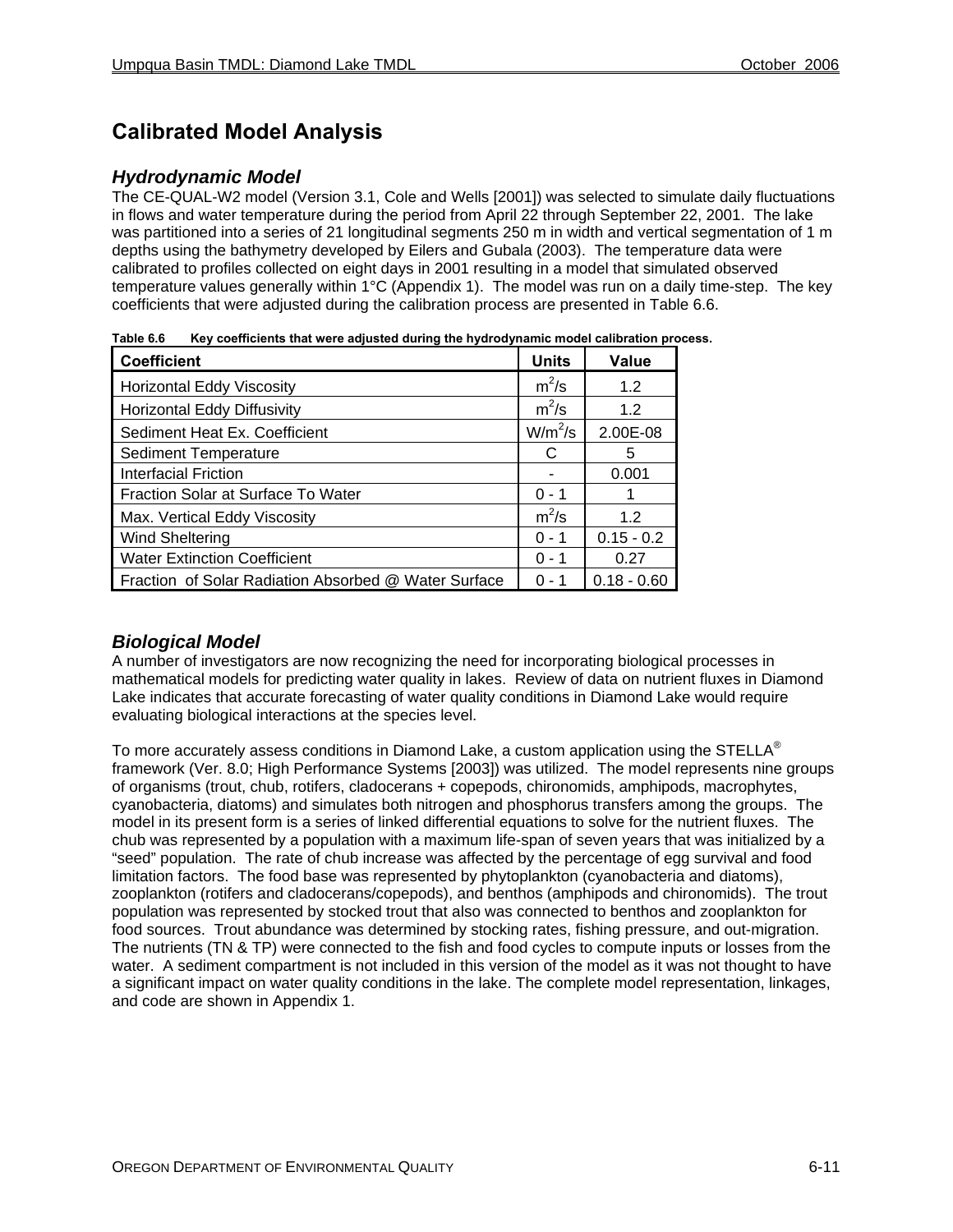#### *Model Simulation*

The models noted above were used to assess current, past, and possible future ecological and water quality conditions in Diamond Lake. The principal findings from these inquiries are discussed in more detail in chapter four of the appendix (TMDL Modeling and Analysis of Diamond Lake, Oregon) and are summarized below.

- The development of the hydrologic model is in general agreement with previous investigations. The calculated hydraulic residence time for the 2003 water year is 1.65 years. Groundwater is a relatively small component of the inflows and outflows. The single largest hydraulic input is from Silent Creek.
- Diamond Lake is a major sink for phosphorus (with 92 percent retention for  $PQ_4$ ) and silicon (59 percent retention), but is a major exporter of nitrogen (6.4 fold increase), most of which is in organic form. The lake exports a large amount of nitrogen despite retaining 99 percent of the nitrate inputs.
- The phosphorus inputs to the lake are largely from natural sources; anthropogenic sources from the watershed represent less than 2 percent of the total phosphorus load to the lake. Nitrogen inputs to Diamond Lake from the watershed are only slightly greater than the phosphorus inputs, resulting in a system that would appear to be N-limited for periods of the year.
- Watershed inputs of N and P are currently much less than the internal load of nutrients and acceleration of nutrient cycling associated with loss of larger herbivorous zooplankton, loss of larger zoobenthos, persistent anoxia in the hypolimnion, excretion from fish, and nitrogen fixation by cyanobacteria.
- Most of the changes in the ecology and nutrient cycling of Diamond Lake appear to be the direct result of the large biomass of tui chub.
- The 2 pathways by which the tui chub enhance algal blooms are by reducing the number of larger sized zooplankton that can filter algal cess from the water column and by increasing the water column nutrient concentration through excretion of nitrogen and phosphorus in forms available for algal growth.
- Sensitivity analyses showed that, even if the survival of tui chub eggs was four times greater than that reported for East Lake, it is possible that some tui chub survived the rotenone treatment in 1954 and only reached a population size in excess of a million fish in the 1990's. If the birth rates and mortality rates are more favorable than reported for East Lake, the tui chub population currently in the lake can be explained by reintroduction of the chub circa 1990.
- The models show that the current biomass of tui chub can largely explain the frequency of the cyanobacterial blooms, although the intensity of the blooms appears to be strongly influenced by weather conditions associated with extended periods of high temperature, low average wind speed, and abundant solar radiation.
- To meet water quality goals, it appears necessary to remove a high percentage (~90 to 100 percent) of the tui chub from Diamond Lake. This will allow the internal nutrient cycling to return to natural rates, thus keeping the cyanobacteria blooms to natural frequency and intensity.
- The uncertainty analysis of the nutrient fluxes is considerable, largely because of the unknowns associated with the precise role of the biological communities in nutrient cycling.
- Even under natural conditions (a no-fish scenario), it is likely that water quality standards for pH will be exceeded periodically under favorable weather conditions, however the frequency of exceedence based on past climate history is expected to be less than under any scenario with fish present.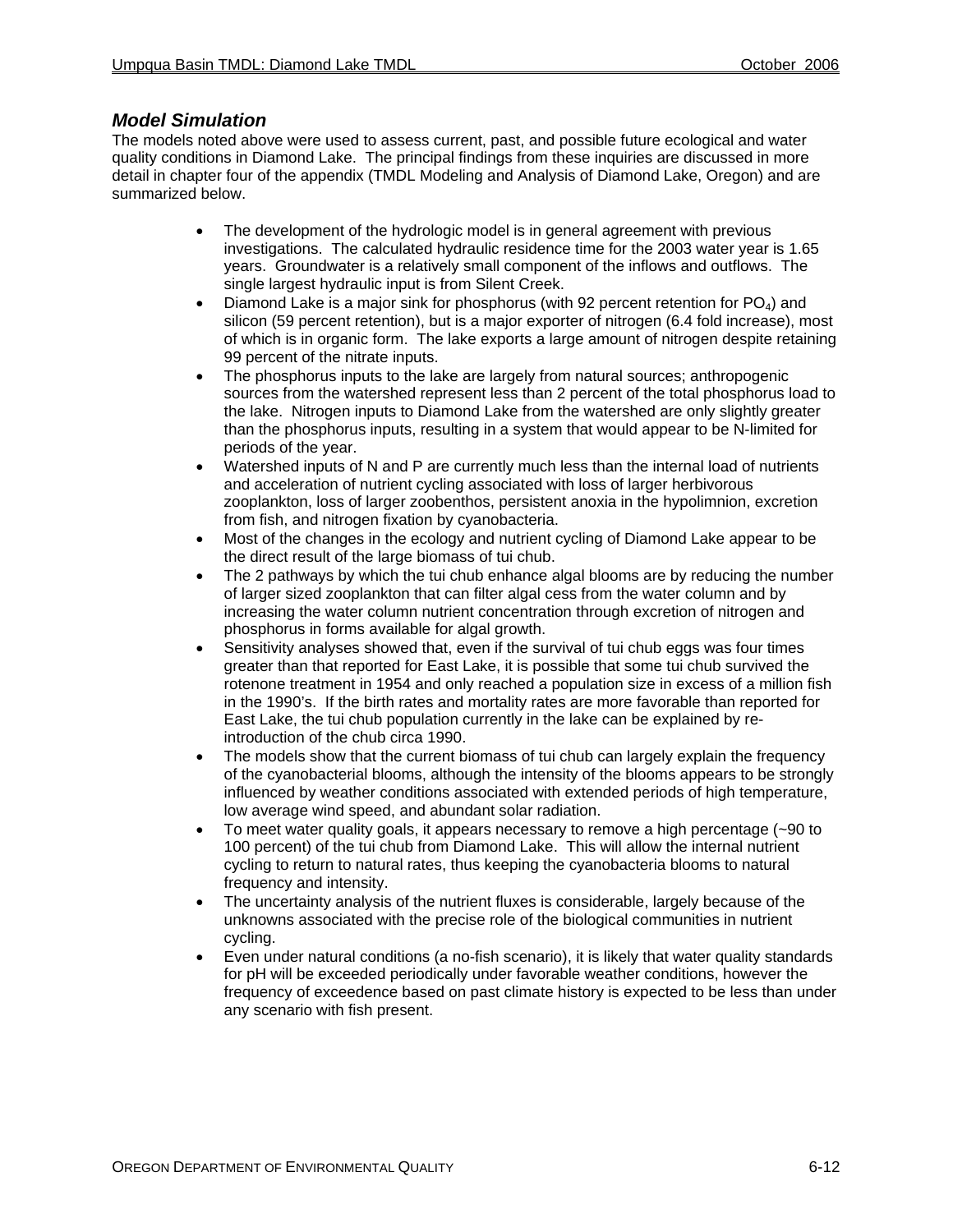# **Loading Capacity**

As noted above, to meet water quality standards in Diamond Lake, it is necessary to address the internal loads of nutrients (phosphorus and nitrogen) and the factors which have increased those loads. While the loading capacity and allocations could be expressed in the form of nitrogen and/or phosphorus loads, these would not be the most efficient way to quantify needed reductions. Thus, for purposes of this TMDL, the target has been established as kg of cyanobacteria biomass produced each year. This measure provides a quantification of the algae of concern in the waterbody. Control of cyanobacteria to target levels will lead to water quality conditions necessary to attain water quality standards. Control of the internal nutrient loading cycles which lead to elevated cyanobacteria biomass will be done through control of the fisheries which currently are altering the internal nutrient cycles. Nutrient loads necessary to attain this target may also be predicted through modeling.

Modeling estimates that there is a current peak production of cyanobacteria biomass near 20,000 kg/yr. Based on this modeling a target production of 4,000 kg/yr cyanobacteria biomass has been established and could be attained by controlling the tui chub population. Attainment of this target would lead to attainment of the aquatic growth narrative, the pH criteria during periods which it would naturally be met and the natural conditions criteria during periods of naturally high algal growth.

Modeling and assumptions indicate that attaining this cyanobacteria biomass target (4,000 kg/yr) will require limiting external nutrient fluxes to current levels; nutrient inputs from fish bait, fish stocking and septic system to 1975 levels; and internal loading to one half of the nutrient loads noted in 1975 as estimated by Eilers TMDL modeling effort. After achieving a successful eradication of the tui chub the internal load of phosphorous would be reduced to approximately 778 kg/yr. This amounts to a 41% reduction in the current load. The contributing sources and total phosphorous load is 3,461 kg/yr (loading capacity) are noted in Table 6.7 below.

Assuming similar reductions in the internal loading of nitrogen there will be an internal load reduced to 5671 kg/yr approximately a 63 % reduction in the current load. The contributing sources and total nitrogen load is 10,524 kg/yr (loading capacity) are noted in Table 6.7 below.

# **Waste Load Allocations**

There are no point sources which discharge to Diamond Lake. Therefore, a WLA of 0 has been established.

## **Load Allocations**

**Table 6.7** 

٦

As indicated above, the two main sources of nutrients to Diamond Lake are external fluxes and internal loads. Modeling indicates that attaining the cyanobacteria target will require limiting external nutrient fluxes to current levels; nutrient inputs from fish bait, fish stocking and septic system to 1975 levels and internal loading to one half of the loads estimated for 1975. Thus load allocations presented in Table 6.7 below have been established for Diamond Lake.

| Table 6.7                       |                         |             |  |  |
|---------------------------------|-------------------------|-------------|--|--|
| <b>Source</b>                   | <b>Load Allocations</b> |             |  |  |
|                                 | N (kg/Yr)               | $P$ (kg/yr) |  |  |
| Natural                         | 4,344                   | 2,572       |  |  |
| <b>Fish Stocking</b>            | 27                      | 18          |  |  |
| <b>Septic Systems</b>           | 228                     | 23          |  |  |
| <b>Fish Bait</b>                | 254                     | 70          |  |  |
| Internal Load                   | 5,671                   | 778         |  |  |
|                                 |                         |             |  |  |
| <b>TOTAL (LOADING CAPACITY)</b> | 10,524                  | 3,461       |  |  |

OREGON DEPARTMENT OF ENVIRONMENTAL QUALITY **6-13** 6-13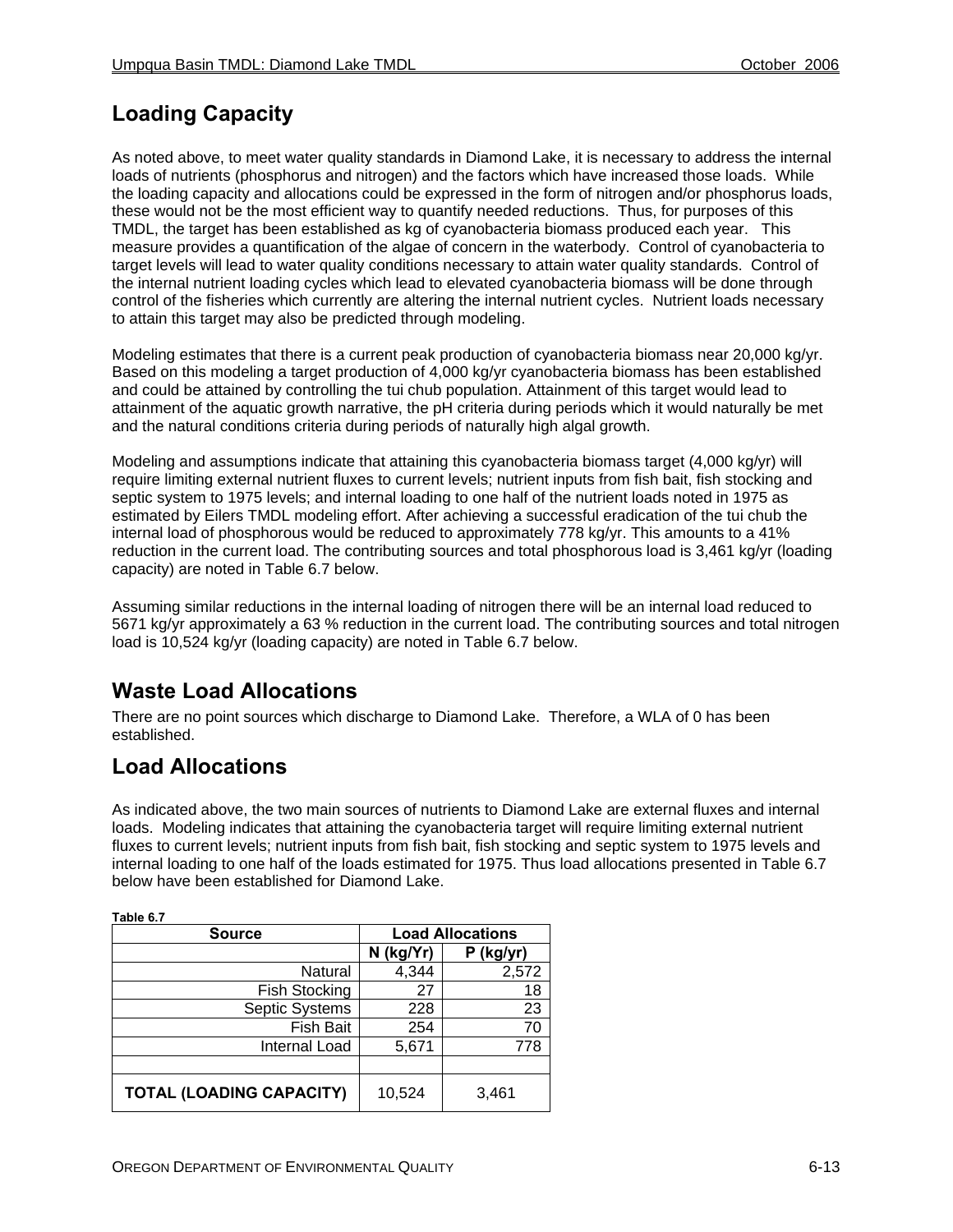Loading values for nitrogen and phosphorous were selected from table 16 of the TMDL Modeling and Analysis of Diamond Lake, Oregon in Appendix 1 of this TMDL document. Natural load allocations are the 1900 estimated inputs that exclude any anthropogenic inputs of a fish-less unmanaged lake. Values used for contributions from Fish Stocking, Septic Systems and Fish Bait use 1975 estimates. As noted earlier, once the tui chub have been eradicated internal loads are estimated to be one half of the 1975 values.

The biological interactions within the lake have a major impact on how nutrient loading effects algal growth. Therefore, limiting internal loading alone, without some representation of the biological components affecting that load and the growth of cyanobacteria may not lead to attainment of water quality criteria. As such, this TMDL also includes an expression of the fisheries composition necessary to reduce internal nutrient loading to that expressed by the load allocations while also leading to the attainment of the cyanobacteria target. Modeling indicates that attainment of both of these targets will require elimination of 90 to 100% of the tui chub population and a reduction in the trout population.

Modeling indicates that it may be possible for the lake to support a population of 440,000 trout and attain water quality standards. However, due to the uncertainty with predictions related to the biological components in Diamond Lake, J.C Headwaters has recommended that a more conservative stocking strategy be employed and, as the lake recovers and internal cycling returns to more natural levels, gradual increases in trout stocking be implemented.

The Table 6.8 below (from table 17 of Appendix 1: Diamond Lake Modeling by Eilers) represents a conservative incremental trout stocking strategy as suggested in the TMDL modeling report. Prior to trout stocking various water quality parameters and lake water biometrics including zooplankton, phytoplankton and macroinvertebrates values will help determine lake health and thus determine appropriate stocking rates. This lake health or water quality indices determination will be part of the Oregon Department of Fish and Wildlife's implementation plan.

| .<br>. .           |               |               |               |          |         |     |            |            |
|--------------------|---------------|---------------|---------------|----------|---------|-----|------------|------------|
| <b>Stocked</b>     | <b>Number</b> | <b>Wet Wt</b> | <b>Wet Wt</b> | Dry Wt   | TР      | ΤN  | TР<br>Load | ΤN<br>Load |
| <b>Fingerlings</b> | of Fish       | (kg)          | (g/fish)      | (g/fish) | $(\% )$ | (%) | (kg)       | (kg)       |
| Stage 1            | 27,500        | 250           | 18            | 3.6      | 1.7     | 10  | 2          | 10         |
| Stage 2            | 55,000        | 500           | 18            | 3.6      | 1.7     | 10  | 3          | 20         |
| Stage 3            | 110,000       | 1,000         | 18            | 3.6      | 1.7     | 10  |            | 40         |
| Stage 4            | 220,000       | 2,000         | 18            | 3.6      | 1.7     | 10  | 13         | 79         |
| Stage 5            | 440,000       | 4,000         | 18            | 3.6      | 1.7     | 10  | 27         | 158        |

**Table 6.8 A possible trout stocking strategy for Diamond Lake that could be incrementally implemented.** 

A multi-agency/entity work group has developed a Diamond Lake Restoration Strategy including a Final Environmental Impact Statement (FEIS) and Record of Decision (ROD) by the Umpqua National Forest, the designated land management agency for Diamond Lake area. The final FEIS includes pre- and postlake treatment water quality monitoring in Diamond Lake and downstream waters to document effects on water quality. The final FEIS includes an implementation strategy to restore the water quality of the lake and thus the beneficial uses. The FEIS and ROD conclusions seek very similar management actions to those noted in this TMDL. The successful eradication and suppression of tui chub populations is necessary to restore lake water quality.

Based on these findings, a secondary load allocation of 0 tui chub and 440,000 trout per year is established. Attainment of these allocations should lead to cyanobacteria populations shown in Figure 6.2, and as a result, water quality standards for dissolved oxygen, pH, and aquatic weeds/algae in Diamond Lake, and pH in Lake Creek, will be attained.